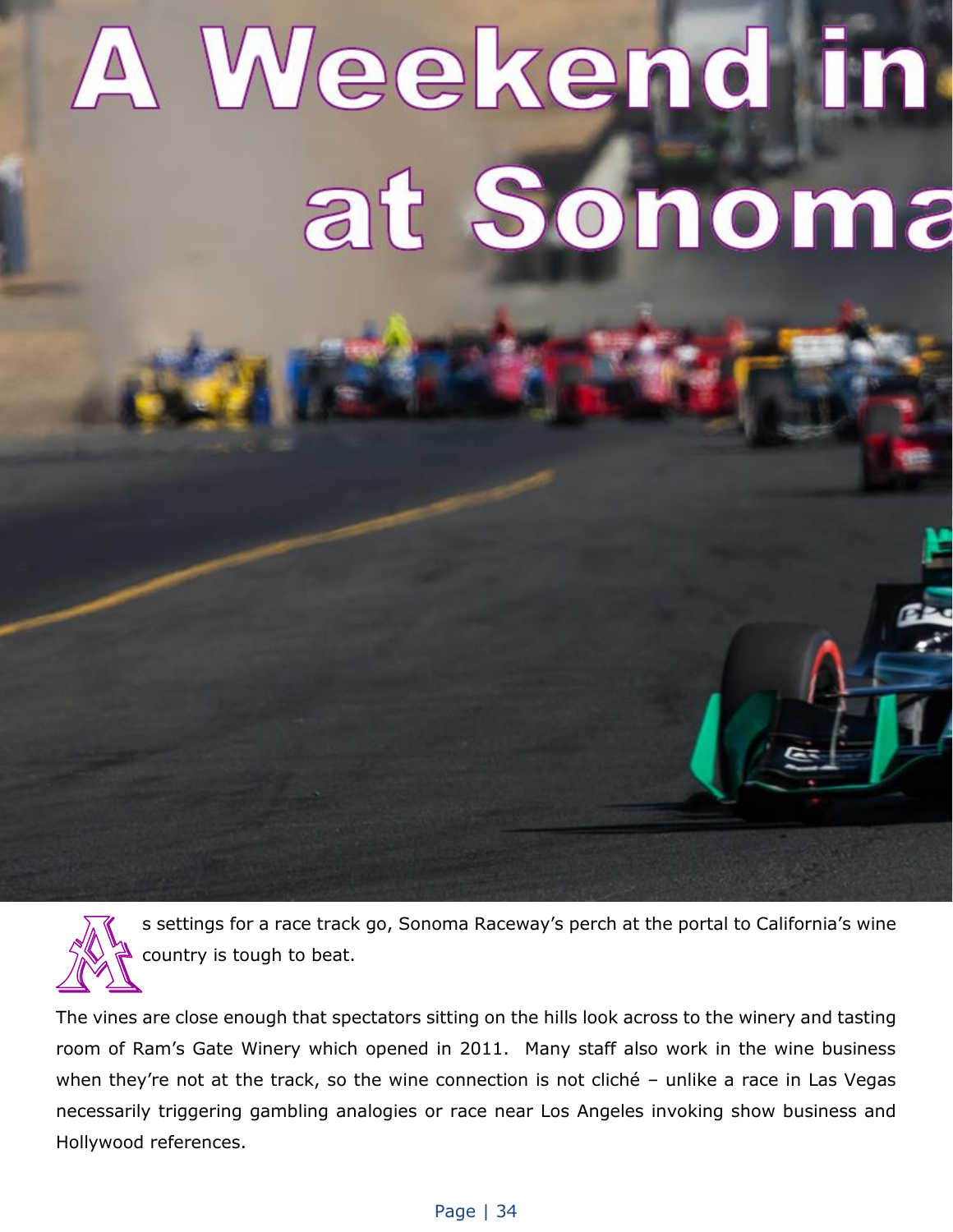## Wine Country Raceway

**Article Kevin Ehrlich | photos Mary Fischer**

Sonoma Raceway is a natural terrain road course draped across rolling hills adjacent to the San Pablo Bay about 30 miles due north of San Francisco. It features a twelve turn track that is run in different configurations for different series. It is a mainstay on the calendars for both the NASCAR and IndyCar racing series with the honor of hosting the IndyCar season finale. The track also hosts NHRA – the country's top tier drag racing series – on the dragstrip that slices down through the middle of the facility.

The venue has remarkable sightlines, many different viewpoints to explore and easy paths to use, easy access into and out of the track, and a very friendly staff – including the security team who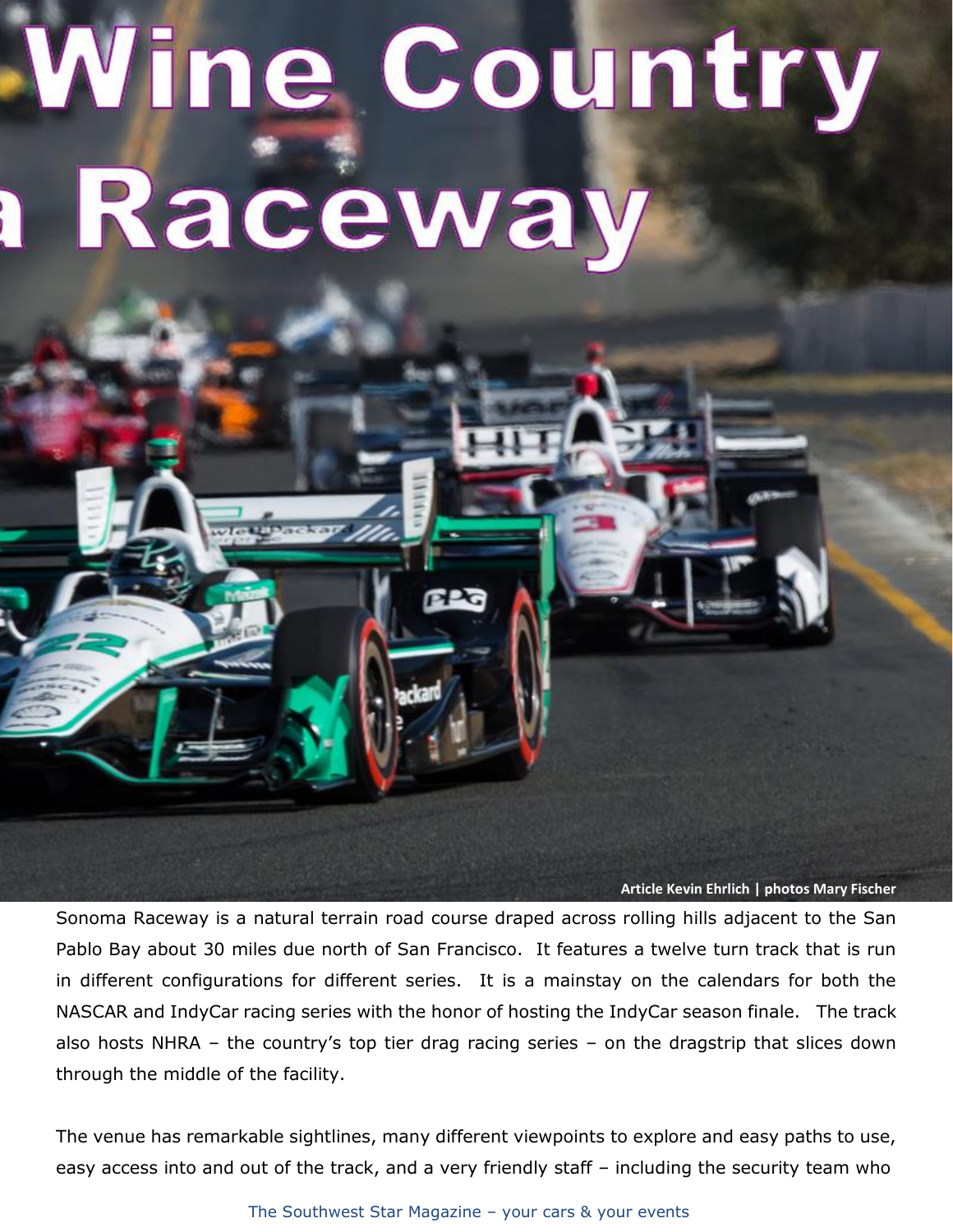will double as tour guides if you're in the wrong place or need directions around the facility. None of those are accidents or should be taken for granted. The track and staff deserve very high marks.



The three-day GoPro Grand Prix of Sonoma held from September 16- 18 combined the best of open wheel and sportscar racing. The headline IndyCar series finished its season and crowned its champion during the weekend while the Pirelli World Challenge series ran two races on both

Saturday and Sunday with several different classes of cars. The IndyCars feature the familiar open wheel pure-bred racing car while the Pirelli World Challenge series features sports cars based on road models including a wide range of marques such as McLaren, Ferrari, Porsche, Acura, Bentley, Cadillac, Aston Martin and even a Mercedes AMG SLS. An additional supporting openwheel series added to ensure that fans were treated to constant action on the track.

The Indycar race served to mostly emphasize Simon Pagenaud's dominance in his Team Penske ride. He claimed pole position in qualifying and won the race en route to formally picking up the season championship crown. While he was clearly the class of the 22 car field and led the most laps, there were many battles behind. Graham Rahal and Juan Pablo Montoya rounded out the



podium positions at the finish.

The Pirelli World Challenge races provided drama of their own. Johnny O'Connell claimed the winner trophies for both of the GT headline class races during the weekend in his red Cadillac ATS-V.R. The Saturday race

Page | 36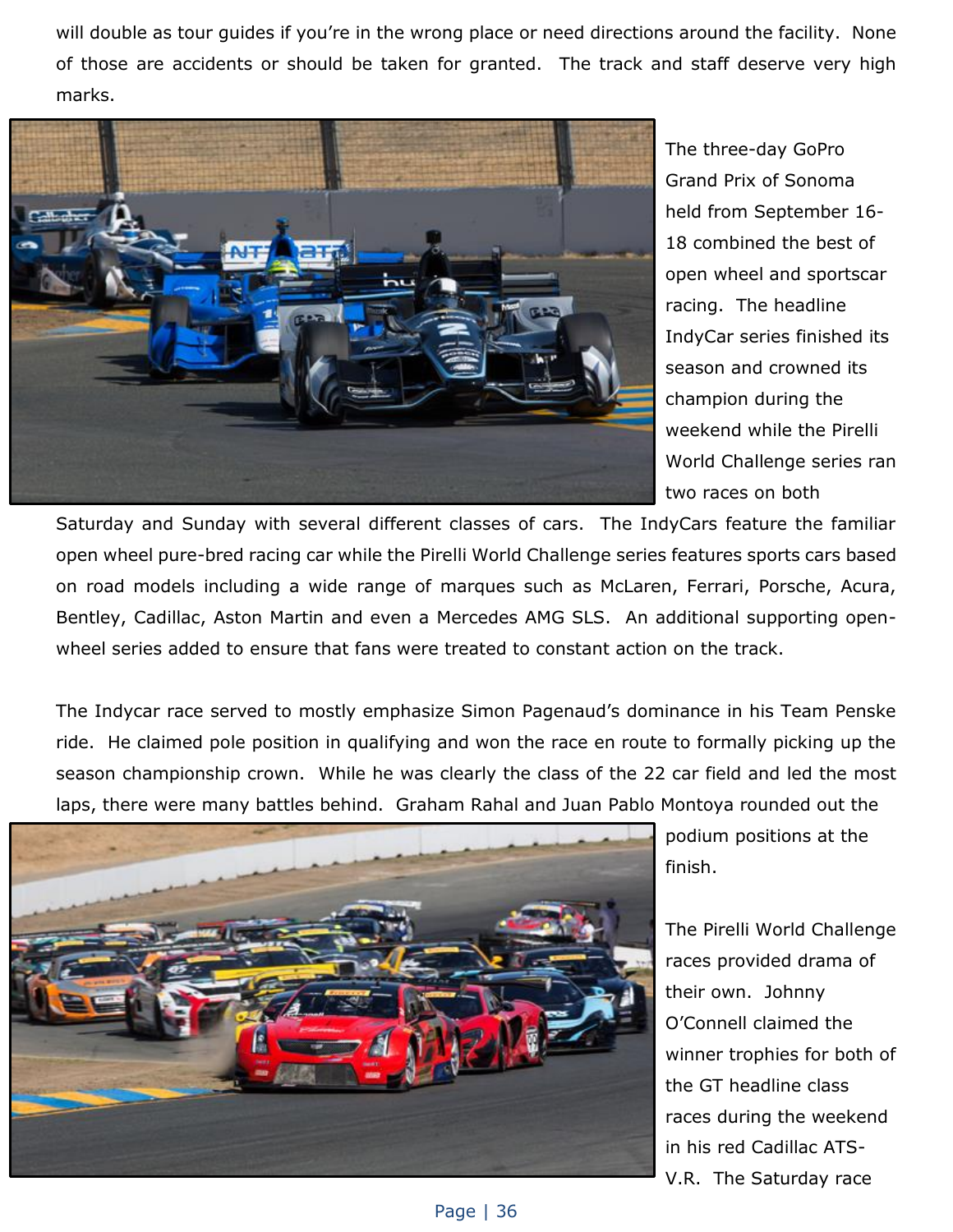saw the veteran stalk young Austin Cindric's blue McLaren for the closing stages and dive to the inside of Turn 7 to take the lead and the win on the very last lap.

The winning margin was considerably wider on Sunday. O'Connell started third, but quickly sliced his way to the lead as a McLaren ended up spinning mid-way through the opening lap ending its day and resulting in damage for others. O'Connell disappeared and claimed the win with a margin in excess of 11 seconds.



The sole Mercedes representative in the field, the DIME Racing AMG SLS finished 13<sup>th</sup> in class and 19<sup>th</sup> overall on Saturday after a spin at the start going into the first turn put driver Jonathan Summerton at an immediate disadvantage. He recovered to record an 8<sup>th</sup> place finish overall and in class on Sunday.

The DIME Racing team struggled through drama at the beginning of the weekend. The car was

damaged earlier in the year and the resulting repair was the subject of concern from driver Frankie Montecalvo. A new chassis had apparently been ordered but did not materialize and Montecalvo was concerned about the repair process and certification by Mercedes. The matter culminated on Friday morning when Montecalvo arrived at the track, found the situation



The Southwest Star Magazine – your cars & your events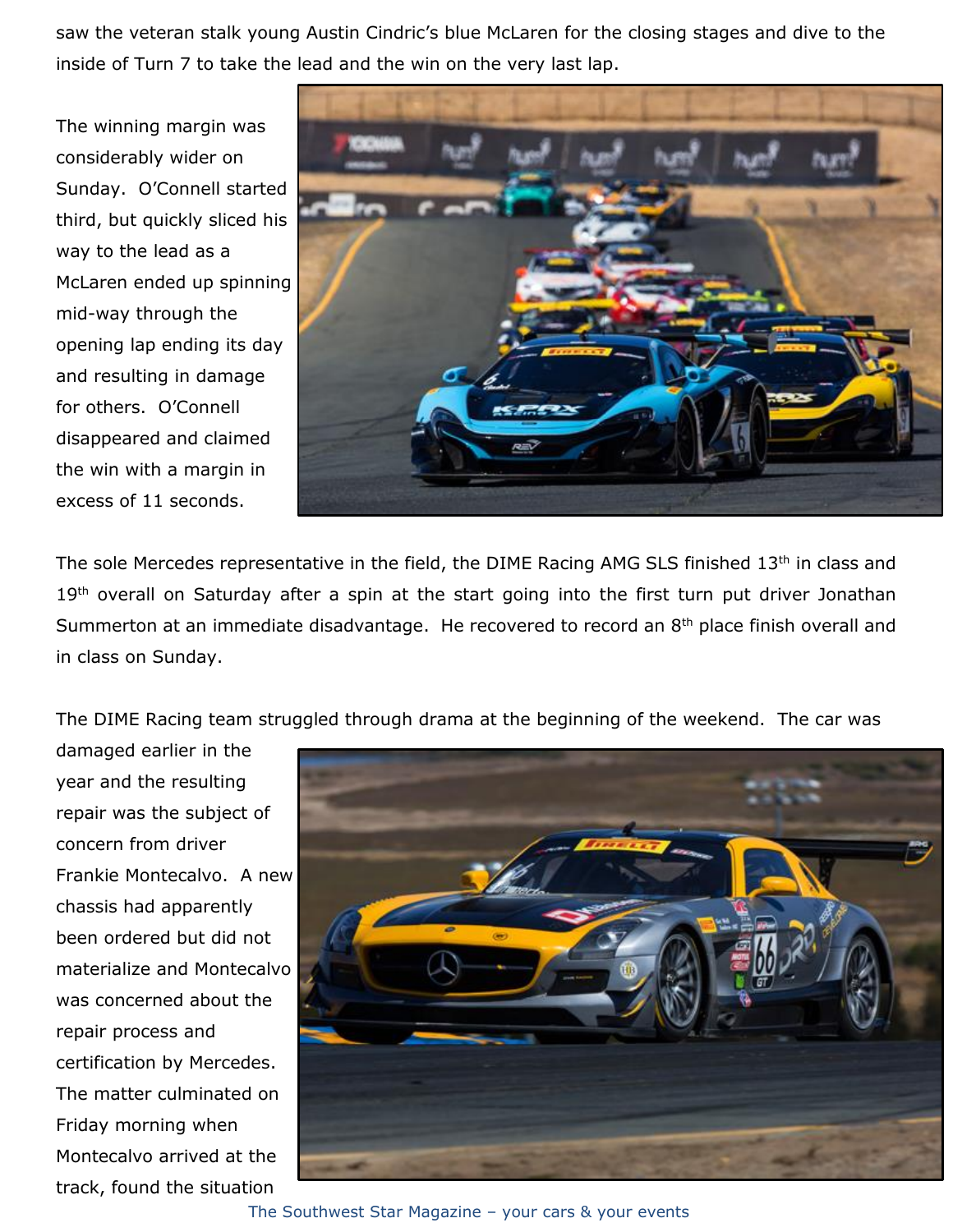still unresolved and withdrew from the race and the rest of the season. DIME Racing arranged for Jonathan Summerton to take the wheel for the Sonoma weekend but ended up skipping the subsequent round and season finale at Laguna Seca.

The successor to the SLS GT3 race car, the AMG GT3, has been very successful in the 2016 season outside the United States and is expected to have a very visible presence in the states in 2017. The car is expected to be eligible for both the Pirelli World Challenge series and the IMSA series, so the Mercedes faithful should have a three pointed star on the track for which to cheer.

One of the features of going to a race is being able to get up close to the drivers and the cars. Fans can walk among the transporters and paddock areas and there are usually autograph sessions to ensure the spectator can take home a signature or photo as a souvenir.



While the Indycar paddock may require an additional pass and has a touch more formality about it, the sportscar paddock is open and accessible. Remember that you're in the workplace of the drivers and crews but usually teams are very happy to let you get up close for a look and take all the photos you like. It

is particularly heartening to see teams making sure the younger fans get a special tour or even get to sit behind the wheel.

The crowd covers the range of ages, genders and groupings. The presence of Giants and 49ers hats and shirts is evidence of the local pull from the greater San Francisco area. Groups of friends, families, parents with kids, teenagers and grizzled racing veterans – they're all there. The Indycar event draws a reasonable crowd but less than the NASCAR event earlier in the year. If you want more freedom to wander the track and take in the action from different seats and spots at the venue, the Indycar race is for you.